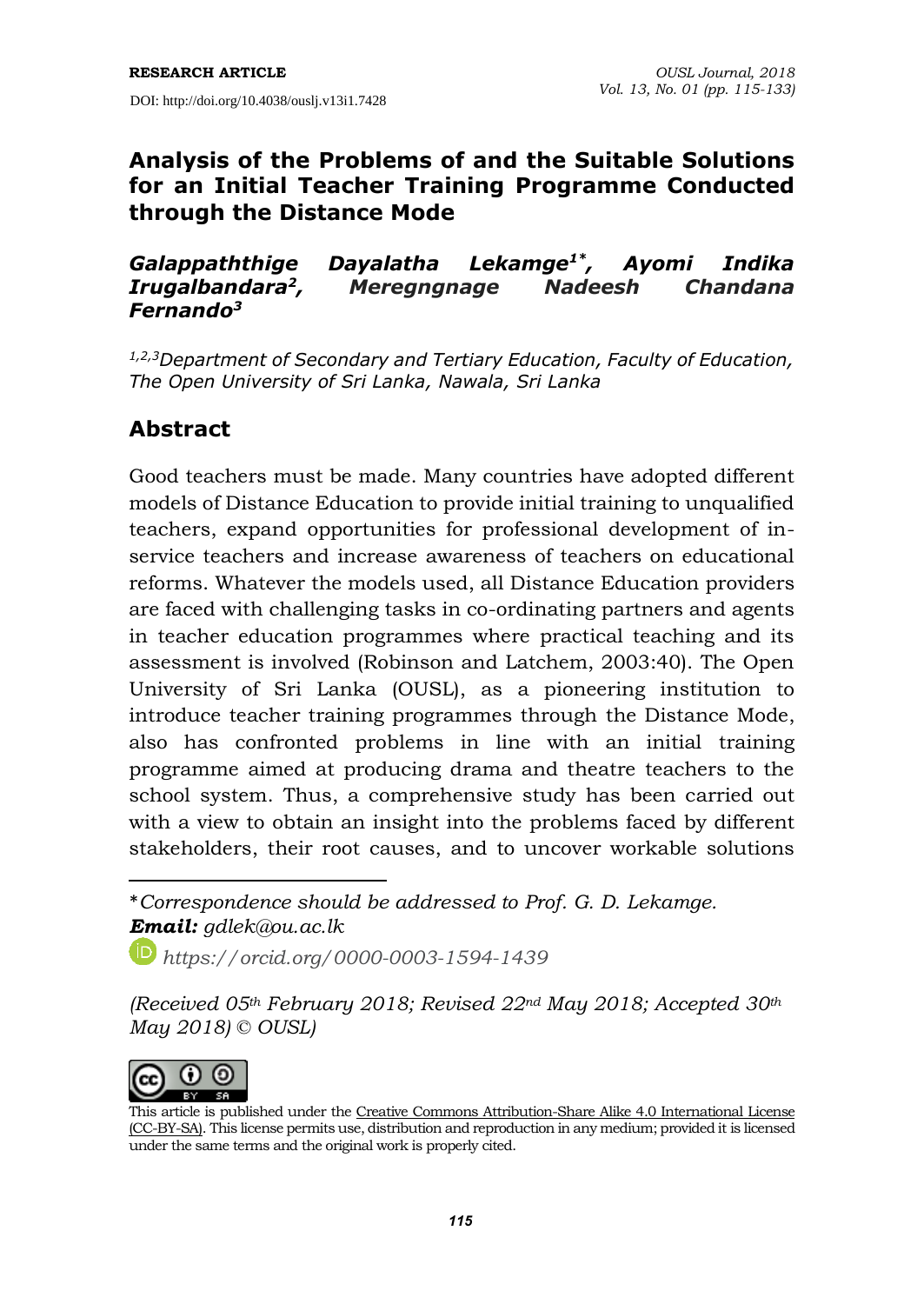within the context of Distance Education. Data was collected from three batches of student-teachers who have completed the programme, lecturers, co-ordinators, master teachers and some experts in the field and analyzed using both quantitative and qualitative techniques. The study sheds light on meaningful solutions to be applied for improving the quality of the programme concerned.

**Keywords:** Distance Mode, Initial Training, Problems and solutions

# **Introduction**

Good education demands good teachers. Good teachers are not born but must be made. The importance of teachers in determining the quality of education is emphasized by many international reports (UNICEF,1999; UNESCO, 2000a; OCED, 2001) and education and training of teachers was identified as one of the indicators of the quality of the school system (UNESCO Institute for Statistics, 2001). As estimated by UNESCO Institute of Statistics, about 69 million teachers must be recruited to achieve universal primary and secondary education by 2030. To cope with such demands, many countries have introduced Distance Education for initial training of unqualified teachers, continuing professional development of inservice teachers and for awareness raising of teachers about curricula and other reforms. The research studies conducted elsewhere on training prospective teachers through the Distance Mode have reported mixed findings. The present study is directed to identify the strengths and limitations of an initial teacher training programme conducted through the Distance Mode and to make recommendations on possible interventions for improving quality.

### **Pertinent Literature**

Initial teacher education and training is the basic or first level of qualification for a teacher. It may be taken as Pre-Service Teacher Education (PSTE: before a trainee teacher begins work as a teacher) or an in-service one (while an untrained teacher works as a teacher). The pre-service programs are also regarded as foundational building blocks for career-long professional development (Darling-Hammond,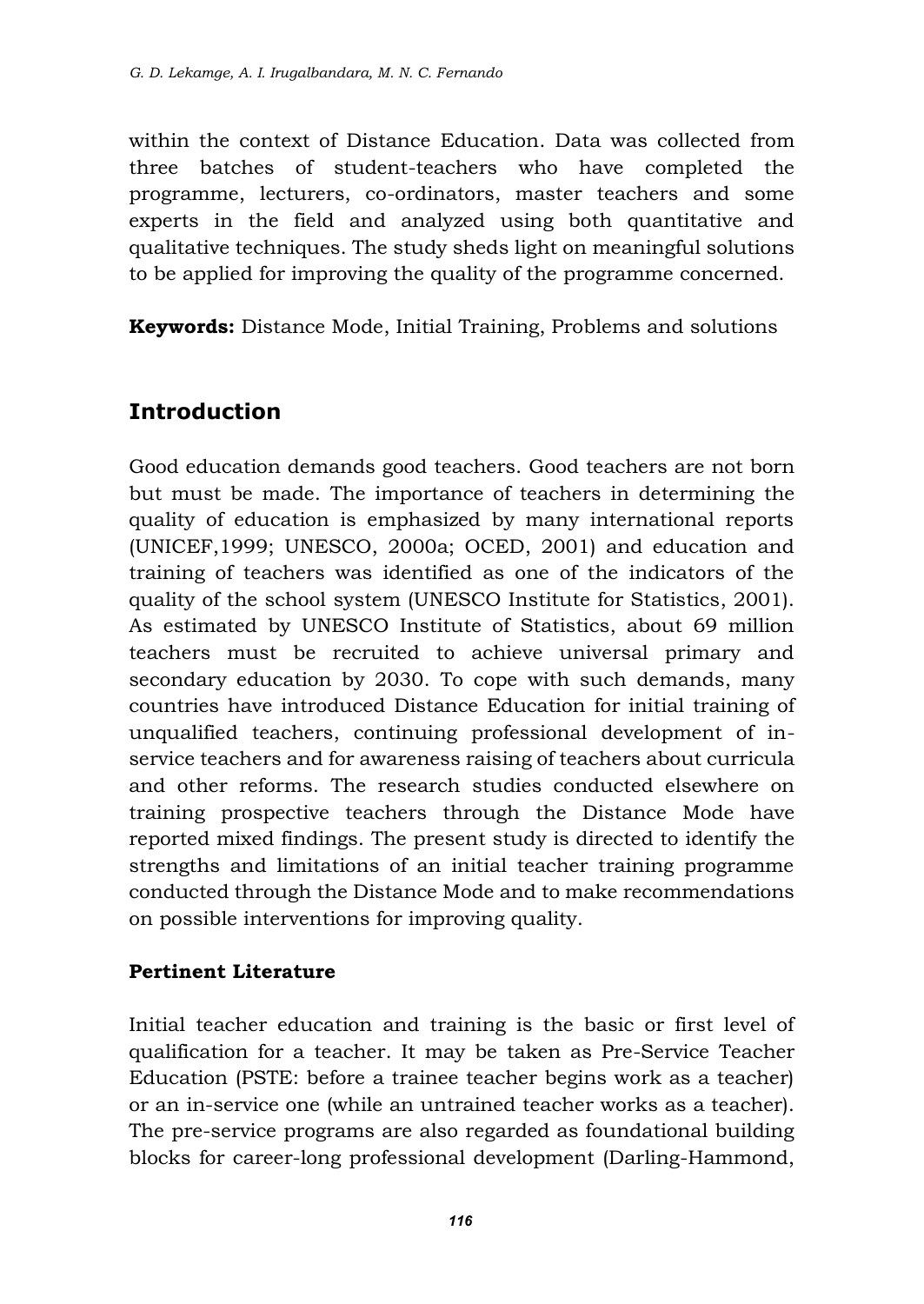1996). Further, the quality of training provided through PSTE programs affects teachers' practice, effectiveness, and career commitment (Eren & Tezel, 2010). The quality of teaching and learning taking place in the classroom, therefore, depends on and reflects the quality of PSTE programs.

The major use of Distance and Open Education has been for initial teacher training, especially for primary teachers, and as a means of providing unqualified serving teachers with a qualification ( Moon and Robinson, 2003; 72). Three case studies reported by UNESCO (2001) show three different models followed by the countries to facilitate initial training of teachers. As per the report, Distance Education had been used as an alternative route to primary teacher qualifications by the Nigerian government, and the television had been used to reach teachers who were in distant and remote places in China. As the third case study, it was pointed out that the United Kingdom offered a Post Graduate Certificate in Education (PGCE) programme using Information & Communication Technology (ICT) to support a schoolbased initial teacher education progrmme. In addition, Perraton (1993) reported about two pre-service and six in-service initial training programmes conducted by eight different countries, namely, Tanzania, Zimbabwe, Sri Lanka, Indonesia, Nigeria, Pakistan, Nepal and Brazil using a variety of Distance Education methods.

However, through an in-depth analysis of those case studies, it could be revealed that the use of Open and Distance Education for initial teacher training has generated both positive and negative outcomes. On the one hand, those programmes were able to reach teachers in a large scale within a shorter period of time than institutional based alternatives (Robinson & Latchem, 2003). On the other hand, the completion rates and drop-out rates were high in those programmes when compared with face-to-face programmes. It was further revealed that Distance Education experiences in several countries have met with mixed success in providing either the knowledge of subject matter or development of pedagogical skills (Dove, 1986; Mahlck & Temu, 1989; Nielsen & Tatto, 1991; Taylor, 1983). While the developing countries extensively apply Distance Education for providing initial training to their teachers, the developed countries like the United Kingdom have not adapted Distance Education for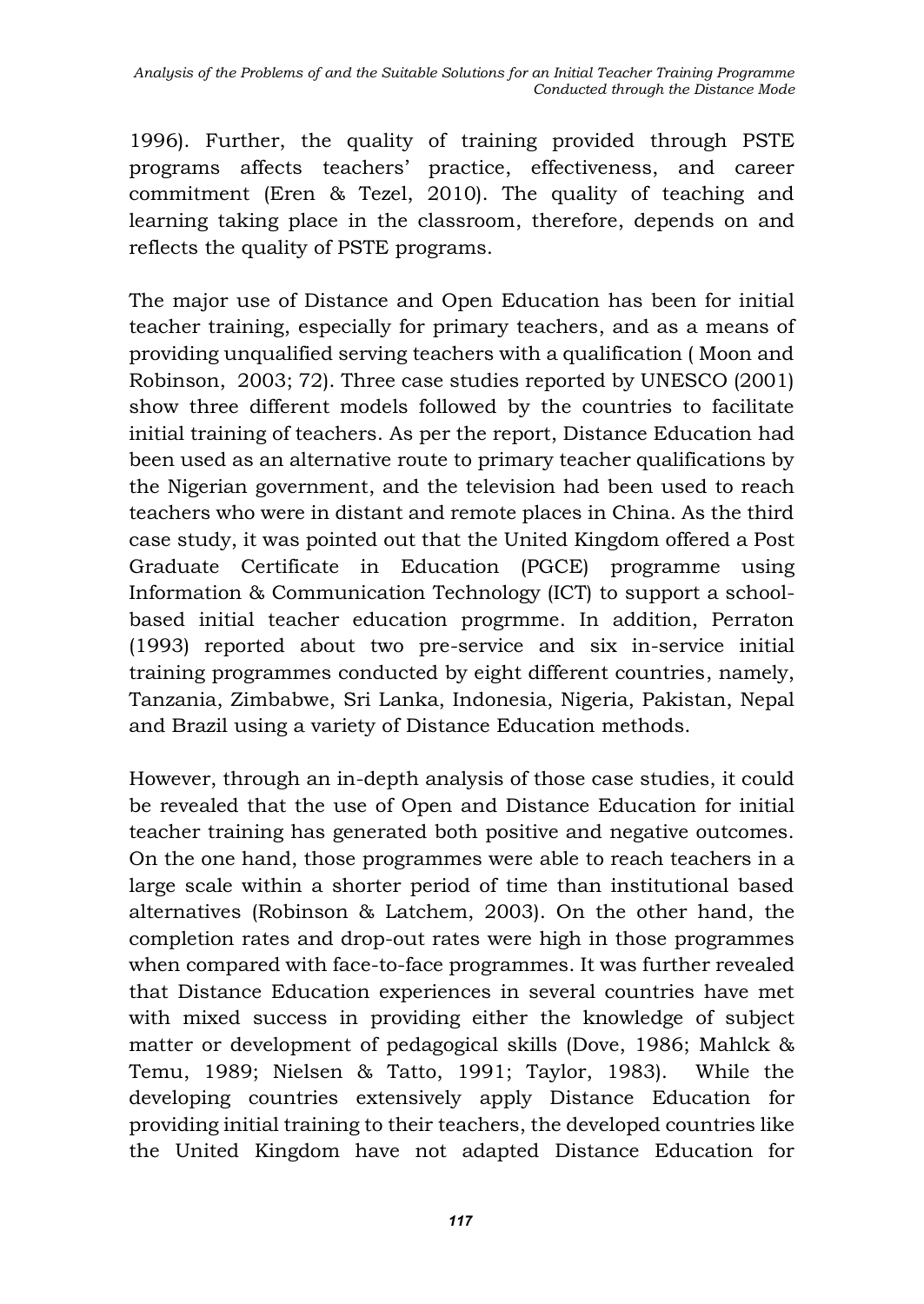professional training due to difficulties in managing initial teacher training using the Distance Mode (Waker,2007). A comparative study conducted in Pakistan (Parveen, 2010) revealed that there was no difference in efficacy of B.Ed graduates trained using the regular mode and Distance Mode though subject knowledge, subject application, teaching strategies and classroom management skills were higher in regular graduates than distance-based graduates. The findings further revealed that regular graduates spend more time on learning, have regular contact with their teachers and clear understanding on teaching strategies applicable to their subjects than distance-based graduates. In Zimbabwe, a recent study concluded (Mubika & Bukalia, 2013) that the limitations in the delivery system of a distance-based teacher education programmes had created several issues that had implications for the quality of the teachers produced.

The emphasis placed on subject knowledge, professional studies and practice differs from one programme to an another and they have been criticized for weak integration of theory and practice, poor quality and inadequate time for school practice (Moon and Robinson, 2003; 76). The case studies illustrated by Perraton (1993) supported the idea that Distance Education has been successful in reaching out to teachers who are scattered over huge distances and producing a large number of trained teachers without removing them from their work places. However, Robinson (1997:125) concluded: "Not all courses worked well or provided good quality though enough have to demonstrate the capacity of distance education for training and educating teachers and for enabling new models of training to be explored". Therefore, it is questionable whether the Distance Education programmes have the capability to produce quality teachers to the education system.

### **Bachelor of Education (B.Ed) in Drama and Theatre Programme of The Open University of Sri Lanka**

The B. Ed in Drama & Theatre programme was initiated by the Faculty of Education of the OUSL in 2010 with a view to cater to the demand arising from the school system and it was offered in collaboration with the Tower Hall Theatre Foundation. The students who complete the Higher National Diploma of Tower Hall Theatre Foundation get the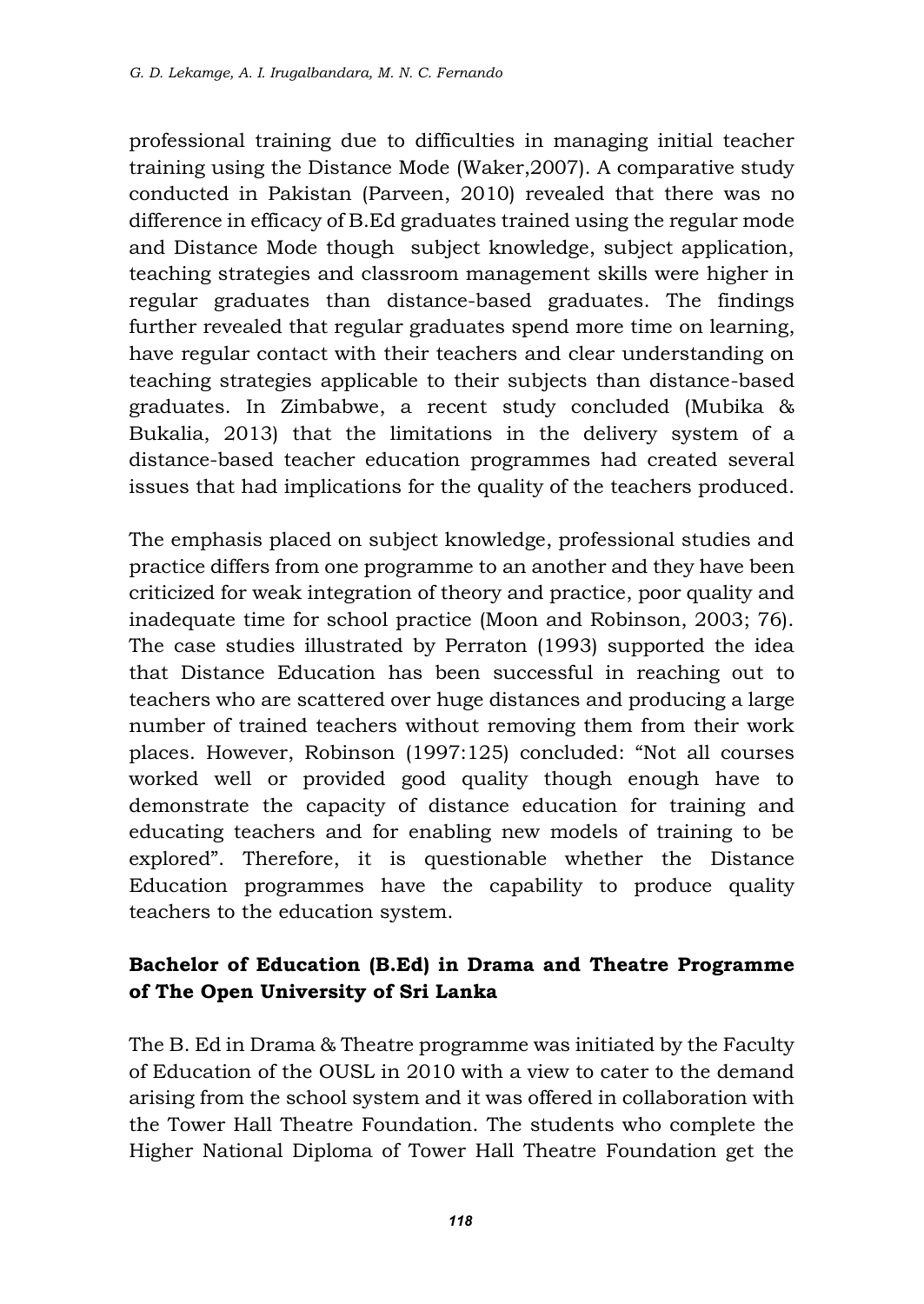opportunity to enroll in the B.Edprogramme. The Higher National Diploma is a two-year full-time programme (Level 3-4 of B. Ed) through which the students get sufficient knowledge and skills in different areas of drama and theatre, such as performing, designing, lighting and costumes for drama, producing drama etc. However, they neither have prior knowledge on education nor experience in teaching by the time they enroll in the Level 5 of the B. Ed programme at the OUSL.

By now, two batches of students (23 + 43) have already passed out (in 2014 & 2015) and another batch (20) was at the final stage in their programme in 2016. There are two batches of students, 16 and 32 respectively, continuing at Level 5 and Level 6 of the programme. With the two batches who have already completed the programme, and with the third batch, the Faculty witnessed critical problems in meeting the standards of an initial teacher training programme conducted at undergraduate level.

In the initial Faculty-level discussions that took place among the programme team members, a concern was raised about the limited professional competencies and low ethical and moral standards exhibited by those student-teachers which would directly affect the quality of the instructional practices adopted by them in classrooms. Further, it was revealed in the discussion that the mismatch between the aims and objectives of the Higher National Diploma and the B. Ed Degree also might lead to deficiencies in their pedagogical knowledge and skills and their commitment to teaching (their priorities are different).The Faculty is very much concerned that the production of low quality graduate teachers to the system would be a critical issue which would definitely have an impact on the quality as well as the demand of the programme and on the reputation of the institution. Therefore, an investigative study was conducted to find out the problems faced by teachers (internal academics) and student-teachers in the programmes and suggest possible solutions to be implemented in the future.

# **Objectives of the study**

To analyze the views of the student-teachers, co-ordinators, lecturers/master teachers with regard to the curriculum,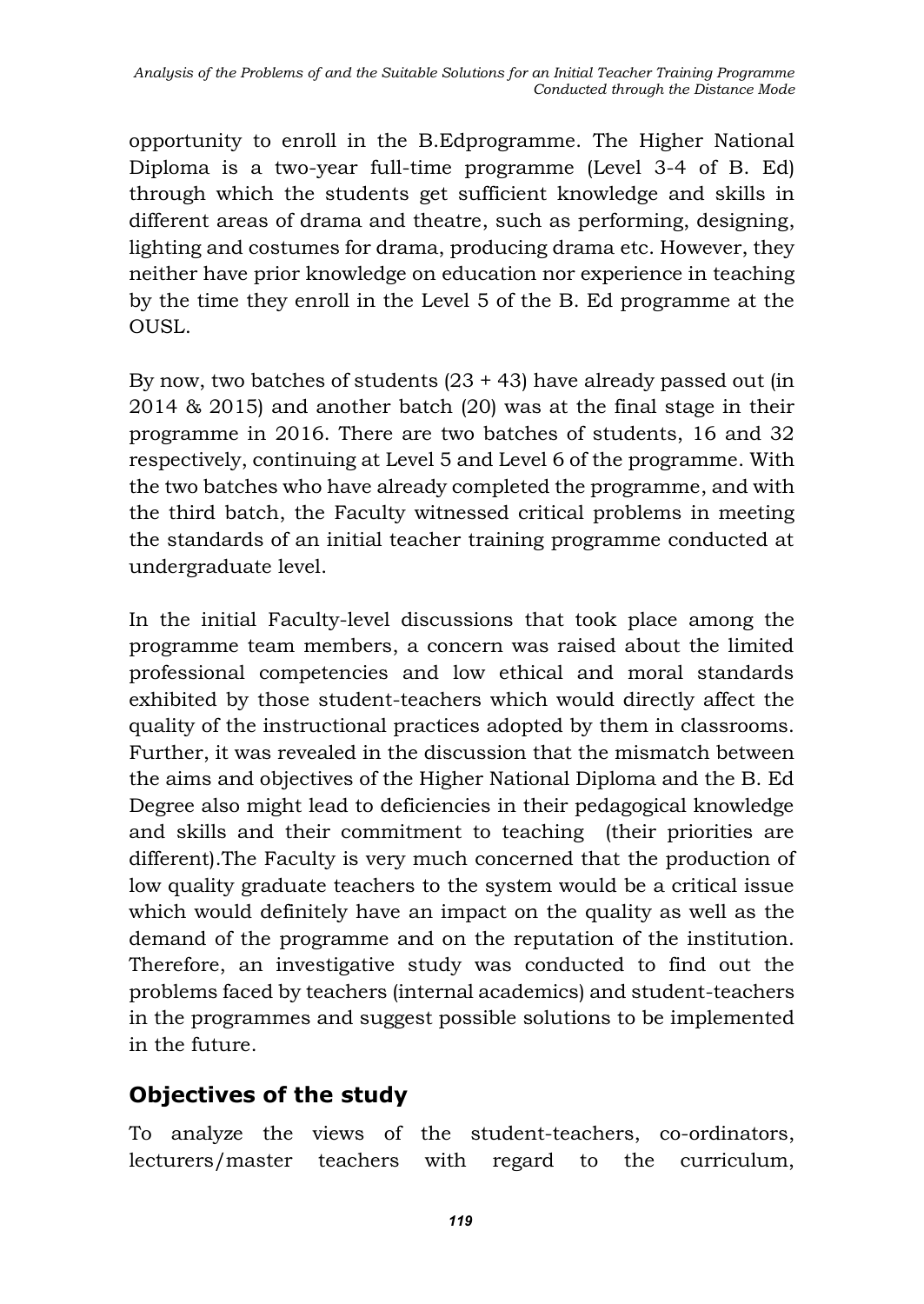instructional material, instructional processes adopted in the programme (including assessments and teaching practice) and the quality of the teachers produced

To identify the problems and issues faced by them in relation to curriculum, instructional material and the instructional processes which would hinder the attainment of programme objectives To make recommendations/solutions for the existing problems faced by different parties involved in the programme.

# **Methodology**

The two batches of student teachers who had passed out from the programme (56), three batches who have been following the programme (78), 10 lecturers who have been playing different roles as course team members, day school academics, tutors and master teachers and the co-ordinators of the programme had been considered as the sample of the study. In addition, the views of two experts about the different aspects of the programme were also collected to get insights into the conducting of the programme.

Multiple methods were used for data collection in order to facilitate triangulation of data. They included, focused group discussions with student teachers, questionnaires filled by student teachers and lecturers, observations and reflective notes of master teachers about the performance of student-teachers in teaching practice and records on assignments and final examinations completed by student teachers. Both quantitative and qualitative techniques were integrated to the analyses of data in this study which included percentages, mean analysis and content analysis.

# **Data Analysis and Discussion**

This section is organized as per the objectives of the study.

**(1) Views on the curriculum, instructional material and instructional processes of the programme**

Almost all the teachers and student-teachers were in agreement that Level 5 and 6 curricula have a strong emphasis on education courses.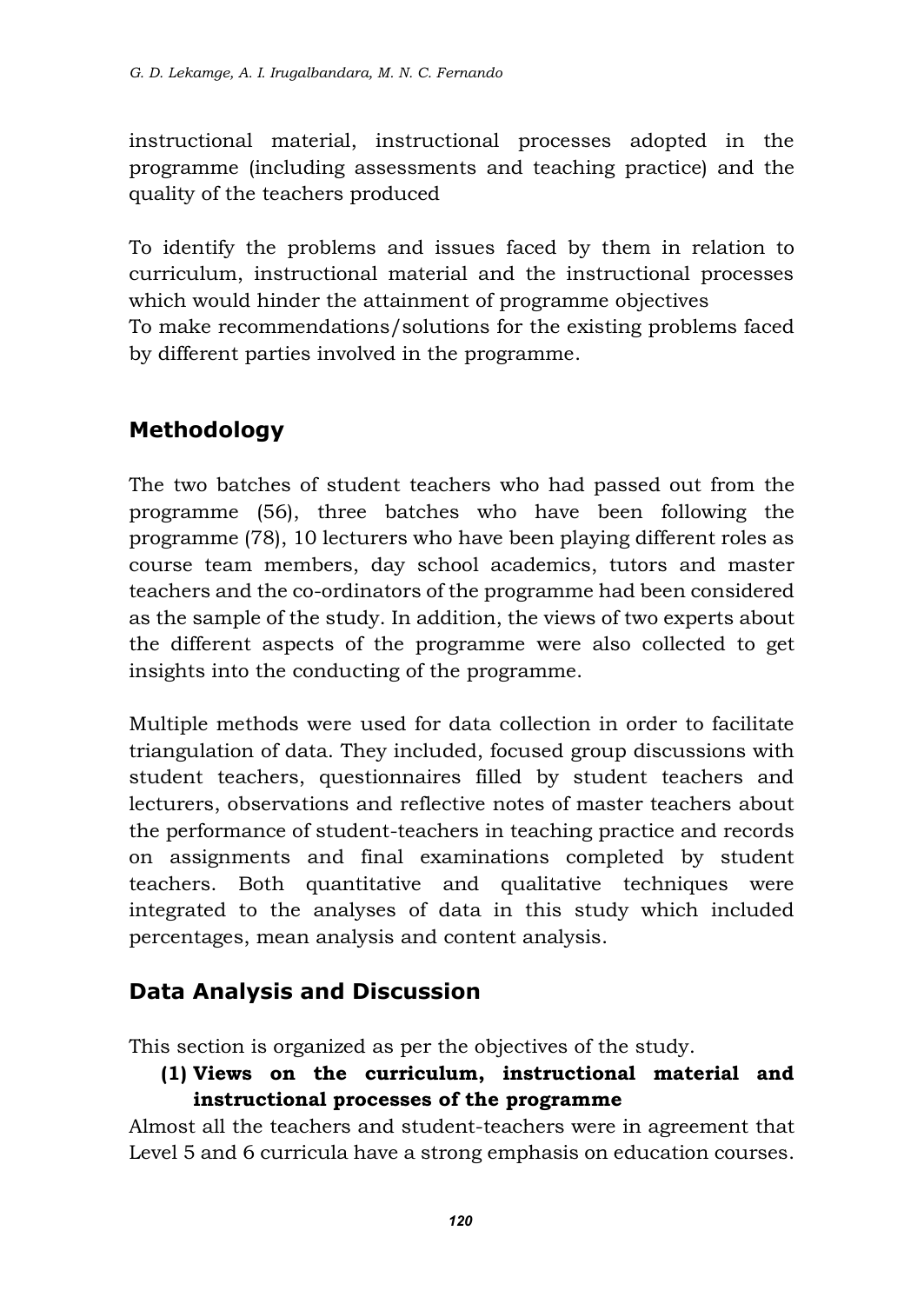Further, the positive contribution of some courses, such as Educational Psychology, Education Technology, Principles of Education, Teaching Drama & Theatre etc was stressed by teachers (10). The student-teachers also acknowledged the teachers' views though they identified Inclusive Education and Guidance and Counseling as the most relevant subjects for their teaching and wanted to acquire knowledge and skills relating to those subjects (68%). Further, the student-teachers wanted Information Technology and English also to be incorporated in to the curriculum and expected strong concentration on drama and theatre courses at Level 5. Teachers highlighted the importance of incorporating a course to get sufficient opportunities to familiarize themselves with the teaching profession (90%).

With regard to the lesson material, the relevance, user friendliness and readability had come out as outstanding features from both parties. However, teachers themselves had pointed out that some material should be updated to include recent developments of the field (50%). From the point of view of student teachers (58%), more illustrations and elaborations should be incorporated along with simplified versions of the modules to facilitate self-learning. It was surprising to find that the suggestion of teachers to incorporate online components to different courses (90%) had not been welcomed by the student teachers as a fruitful strategy.

The academics gave a high rating for the instructional processes adopted by them and introduced the contact sessions (day schools in ODL terminolgy) as a very good platform for maintaining friendly humane interactions with student-teachers and building their selfconfidence and self- regulatory behavior (100%). Both categories felt that interactive day schools and practical workshops increased the preparedness of student-teachers towards the task at hand and expanded opportunities for close interactions between the two parties.

Teachers expressed a negative opinion on student-teachers' reactions towards the Day Schools. For instance, they have given a poor rating (mean 2.0) to 'punctuality of student-teachers at day schools' out of the 10 aspects considered, and 'attendance at Day Schools' also had a moderate rating (mean 3.0) in comparison to the other aspects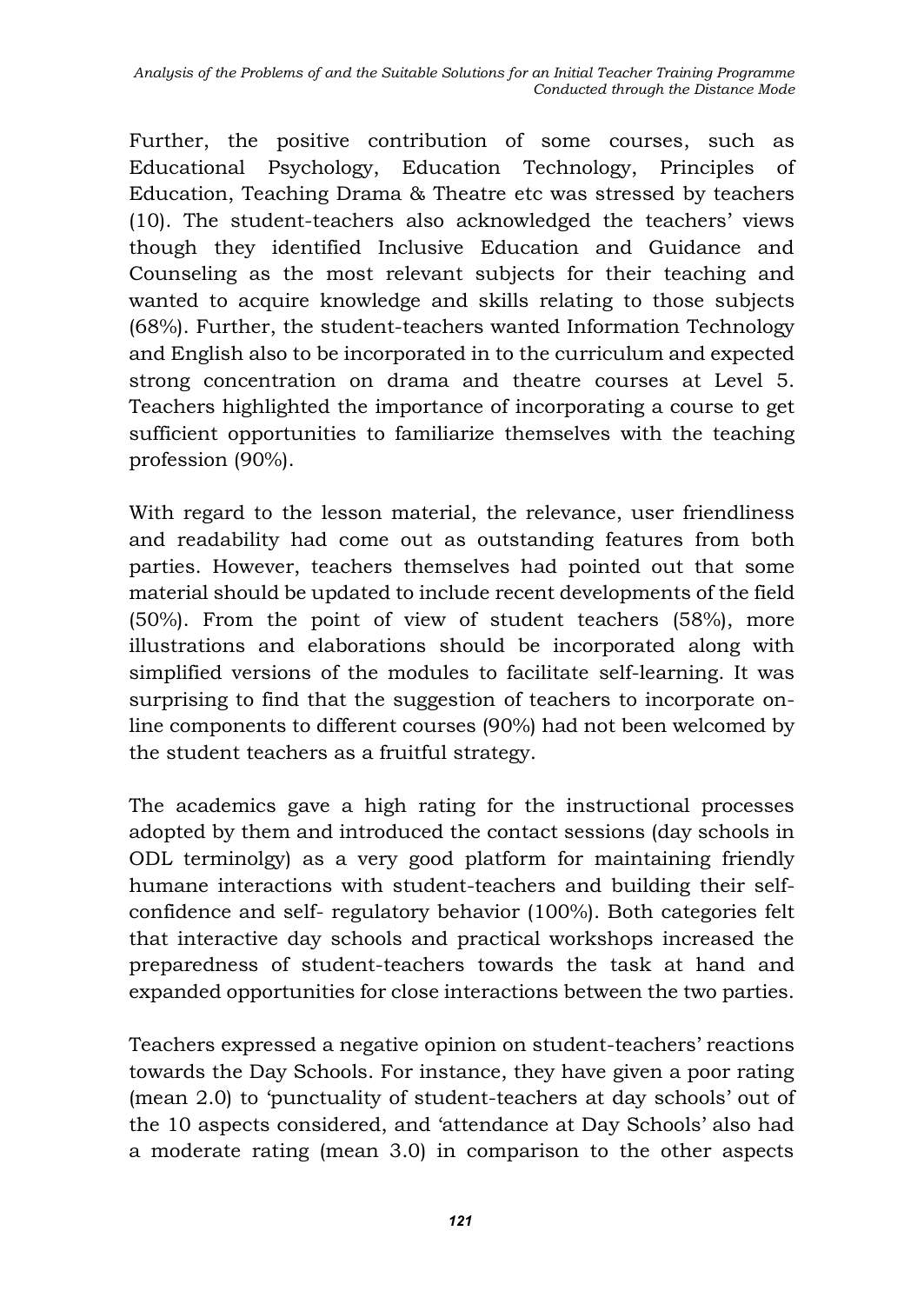(Table 1). However, promoting such aspects is somewhat contradictory to the principles followed by the Open and Distance Learning institutions. According to the academics, student- teachers' participation in group activities and in discussions are at a satisfactory level (mean 4.2 and 3.9 respectively). 'Giving prompt answers' (mean 3.2) 'maintaining interaction with other student teachers' (mean 3.3), 'maintaining interaction with the teacher'(3.4) received moderate ratings.

| Day Schools             | Mean of | Day Schools          | <b>Means</b><br>οf |
|-------------------------|---------|----------------------|--------------------|
|                         | ratings |                      | ratings            |
| Attendance at Day       | 3.0     | Participation in     | 3.9                |
| Schools                 |         | discussions          |                    |
| Punctuality at Day      | 2.0     | Asking questions     | 3.4                |
| Schools                 |         |                      |                    |
| Readiness for Day       | 3.5     | Giving prompt        | 3.2                |
| Schools                 |         | answers              |                    |
| Paying attention to the | 3.5     | Maintaining one-to-  | 3.4                |
| teacher                 |         | one interaction with |                    |
|                         |         | teacher              |                    |
| Participation in group  | 4.2     | Maintaining          | 3.3                |
| activities              |         | interaction with     |                    |
|                         |         | other student-       |                    |
|                         |         | teachers             |                    |

**Table 1:** Internal Academics' views on student-teachers'

However, the student-teachers' views were different. They requested more Day Schools to facilitate their understanding of the subject matter and close interactions with teachers, the Faculty and colleagues. All student-teachers were of the opinion that the duration of Teaching Practice should be extended, and their progress would be more satisfactory if internal academics (rather than master teachers) could do the supervision during Teaching Practice (TP). Academics also agreed with the expanding of the TP period to provide more opportunities for student-teachers to develop professional skills related to the teaching-learning process. Teaching Practice as a specific strategy incorporated in to the programme had been contributing significantly for the professional development of student teachers though the need for further strengthening it to achieve the standards of the programme was highlighted.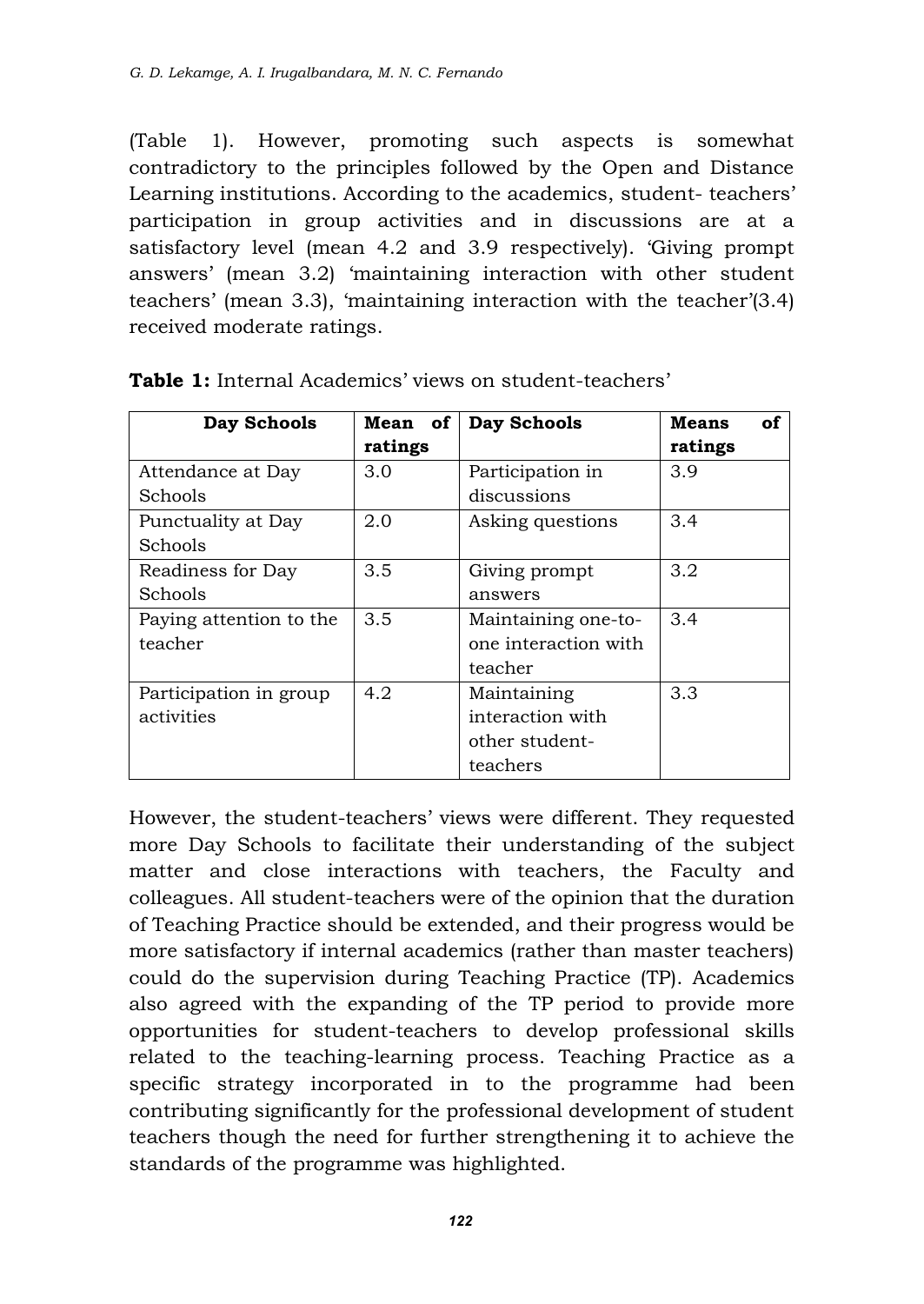### **(2) Views on the Quality of the Teachers Produced**

Both the academics and student teachers expressed different views on the quality of teachers produced. As specified by the academics, the actor's role strengthened by the Tower Hall Theatre Foundation at Level 3 & 4 overshadowed the "teaching role" of the student-teachers. Those findings could be further supported by using the data gathered through a self-administered questionnaire (Table 2) from teachers.

| <u>Rhowicago chindica</u> through reaching Fractice |        |                           |          |
|-----------------------------------------------------|--------|---------------------------|----------|
| <b>Knowledge areas</b>                              |        | Mean of   Knowledge Areas | Means of |
|                                                     | rating |                           | ratings  |
| Knowledge of                                        | 3.0    | Knowledge of              | 3.8      |
| principles of                                       |        | teaching Drama &          |          |
| learning                                            |        | Theatre                   |          |
| Knowledge of the                                    | 2.8    | Knowledge of the          | 3.0      |
| development                                         |        | learning                  |          |
| levels of students                                  |        | environment               |          |
| Knowledge of                                        | 2.5    | Knowledge of using        | 2.9      |
| student variability                                 |        | blackboard                |          |
| and exceptionality                                  |        |                           |          |

**Table 2:** Views of the the teachers on the student-teachers' knowledge exhibited through Teaching Practice

As illustrated in table 2, 'knowledge of teaching drama and theatre' is the only area for which a high rating was received (mean- 3.8) from the teachers in the five-point scale ('poor' to 'excellent'). The reasons might be the strong emphasis placed on integrating theory of drama & theatre with the practice. 'Knowledge of the development levels of students' and 'knowledge of student variability and exceptionality' received lower ratings than the other four areas, which require urgent attention of the Department.

Table 3 depicts their skills in the teaching-learning process.

**Table 3:** Views of the academics on the student teachers' skills exhibited in Teaching Practice

| <b>Skill areas</b>            | <b>Means of</b><br>rating | <b>Skills areas</b>                      | <b>Means of</b><br>ratings |
|-------------------------------|---------------------------|------------------------------------------|----------------------------|
| Skills in using<br>blackboard | 2.8                       | Skills in conducting<br>group activities | 3.1                        |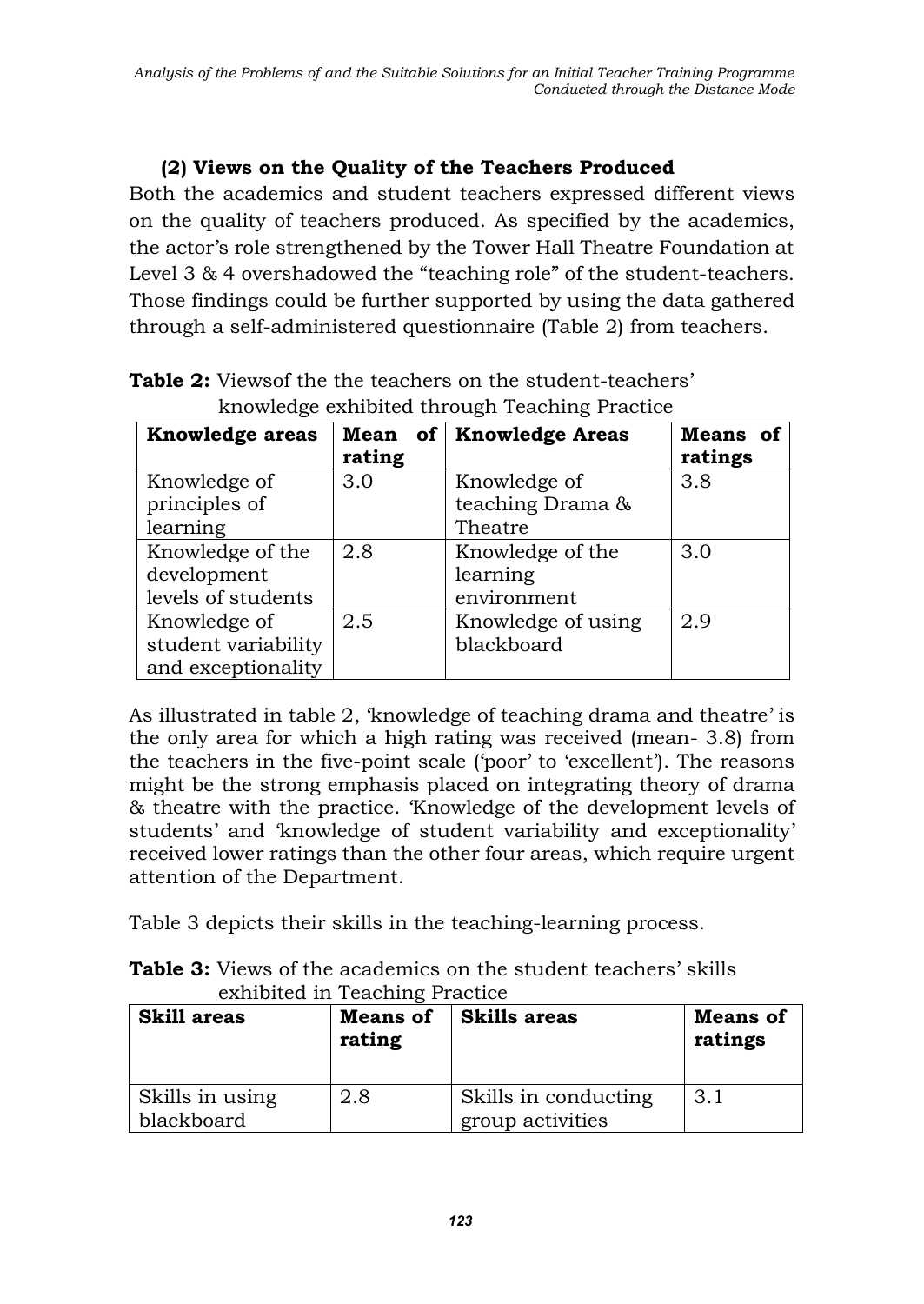| Skills in using     | 3.1 | Skills in interacting | 3.3 |
|---------------------|-----|-----------------------|-----|
| other learning aids |     | with students         |     |
| Skills in           | 3.1 | Skills in promoting   | 3.3 |
| presenting lessons  |     | interactions among    |     |
|                     |     | students              |     |
| Skills in           | 3.1 | Skills in using       | 2.6 |
| motivating          |     | classroom             |     |
| students            |     | assessments           |     |
| Skills in getting   | 3.3 | Skills in managing    | 2.6 |
| attention of        |     | time                  |     |
| students            |     |                       |     |

The lowest ratings were received for 'skills in using blackboard' (2.8) 'skills in using classroom assessments' (2.6) and 'skills in managing time' (2.6). Those skills are very important for a teacher to complete a lesson in an effective manner. Even for the other seven areas indicated in the Table 3, the ratings remained at a marginal level (3.1 to 3.3). Reflections of the academics during the TP period further confirmed the situation identified through the questionnaires.

**Table 4:** Summary of the reflections on preparation of lessons of the student-teachers

| <b>Aspects</b>                                        | <b>Mean of ratings</b> |
|-------------------------------------------------------|------------------------|
| Forming suitable Objectives in their lessons          | 3.0                    |
| Planning correct and relevant methods                 | 3.1                    |
| Identifying and developing effective teaching<br>aids | 3.2                    |
| Preparing the classroom environment                   | 2.7                    |
| Planning assessment methods                           | 2.5                    |

**Table 5:** Summary of the reflections on presentation of lessons of the student-teachers

| Beginning of the lesson-first 5 minutes | <b>Mean of ratings</b> |
|-----------------------------------------|------------------------|
| Applying suitable techniques            | 3.5                    |
| Using appropriate words                 | 3.5                    |
| Getting attention of students           | 3.7                    |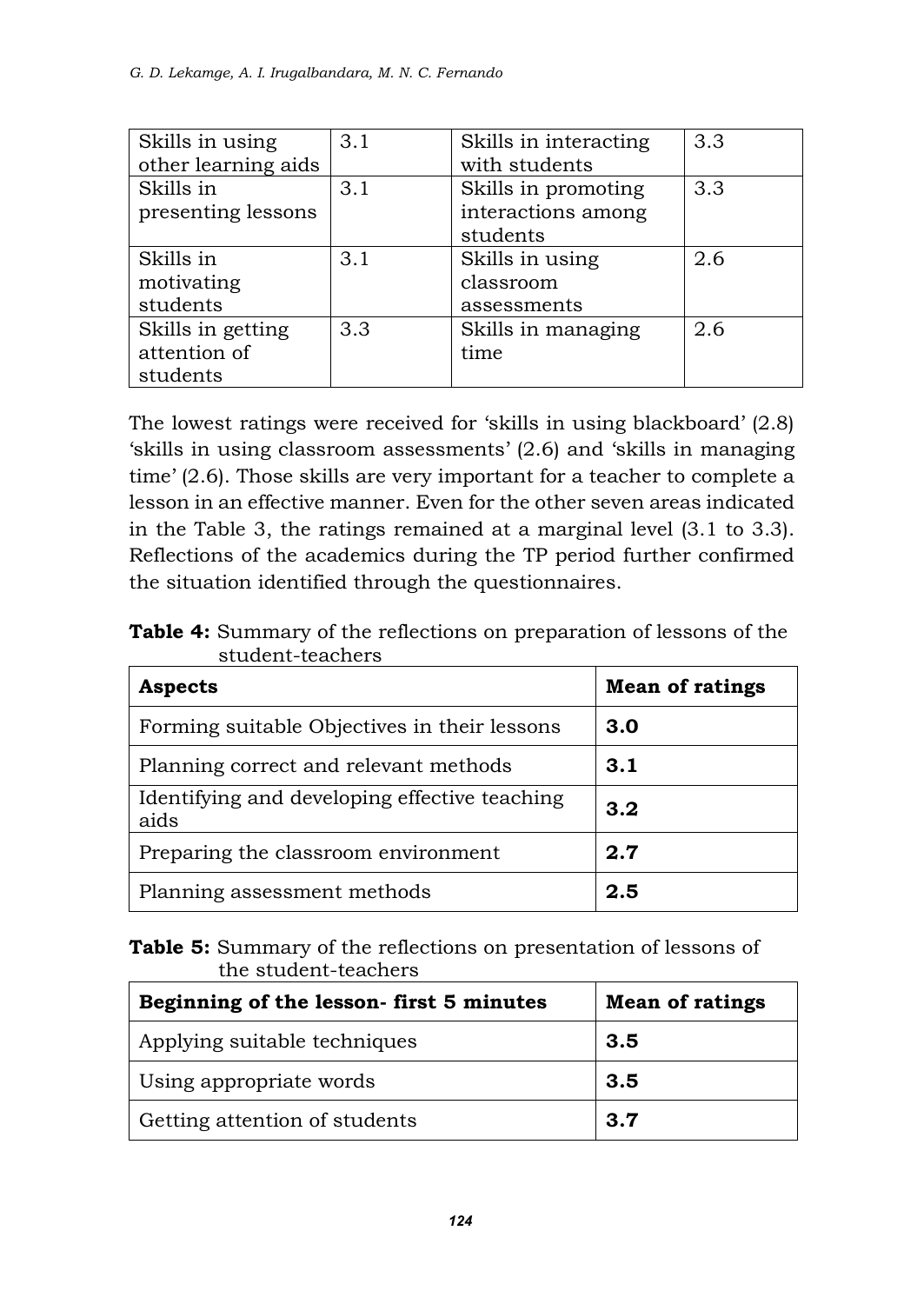*Analysis of the Problems of and the Suitable Solutions for an Initial Teacher Training Programme Conducted through the Distance Mode*

| Arousing motivation of students       | 3.3     |
|---------------------------------------|---------|
| Presenting the lesson- 5-25 minutes   |         |
| Applying suitable teaching methods    | 2.7     |
| Using appropriate Teaching Aids       | $2.5\,$ |
| Promoting interaction with students   | 3.5     |
| Promoting interaction among students  | 3.6     |
| Maintaining student attention         | 3.5     |
| Maintaining student motivation        | 3.8     |
| Linking different parts of the lesson | $2.5\,$ |
| Managing time effectively             | 2.5     |

The teachers were asked to focus on three lessons out of the five lessons they had observed and write down their assessments according to the five-point scale given and a separate column was provided in the same sheet to write down detailed reflections. The assessments of all three lessons were considered for the above calculations.

As the majority pointed out, the beginning of lessons of studentteachers were somewhat satisfactory (means varied from 3.3-3.7) and the majority applied different techniques such as songs, activities, role plays, blackboard, teaching aids, facial expressions etc through which they were able to get the attention and arouse the motivation of students. However, in the middle of the lessons their performance was poor in relation to 'applying suitable teaching methods' (mean 2.7)and 'techniques' (mean 2.5) , 'linking different parts of the lessons' (mean 2.5 ) and 'managing time effectively' ( mean 2.5).

The following open-ended answers provided by the teachers also confirm the above situation:

"Teaching is not done per the lesson plan. Language needs to be improved. Use of black board is good and singing and dancing perfect" "Use of technology is excellent, Student teachers have shown good teaching abilities, but need to use student-centered methods to improve effectiveness of their teaching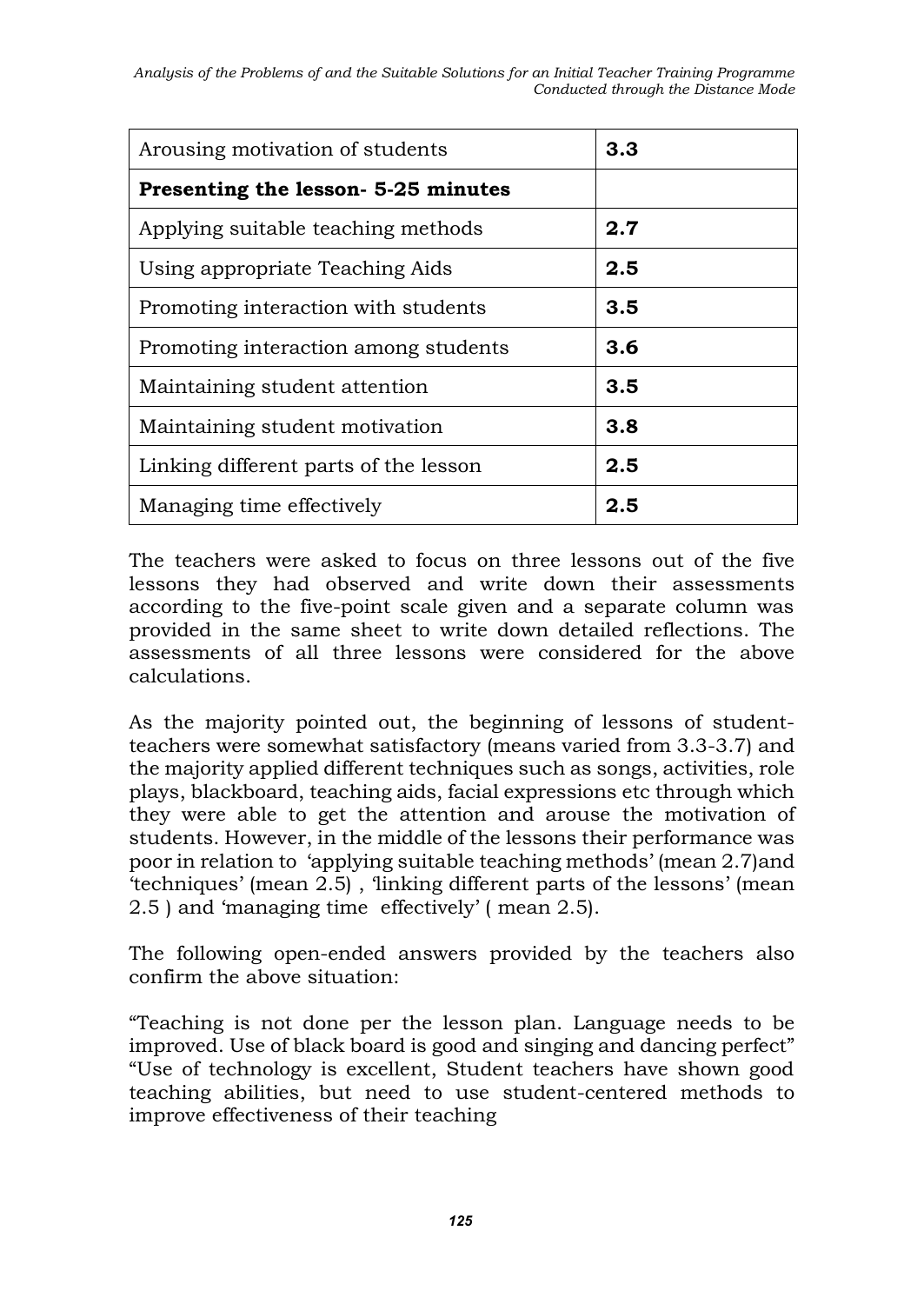"Need to adjust to the lesson, need more practice. Confidence to be improved to make the teaching -learning process more effective" "Need more training on organization and management skills. Poor time management skills were exhibited"

Overall, the teachers felt that the teaching skills of the studentteachers must be improved to provide fruitful learning experiences to their students. Further, when compared with the ratings given to the three lessons, a significant positive change was not visible. However, the viewpoints of the student-teachers were somewhat contradictory to the views of their teachers. The majority expressed high confidence about their performance during the TP period and stressed that they could have done better if more support from the institution and schools, and more time for Teaching Practice, were provided. The following are some open-ended answers given by the student teachers at the focus group discussions:

"We are new to schools and new to teaching. So, training should be gradually done to give the full responsibility at the end. We need to have a transition period".

"Teaching Practice time is not sufficient. We need more time to familiarize with the school environment".

"We need a longer period to adjust to a school. Need opportunities to be familiar with the school set up"

"More model teaching should be provided and TP to be continued from Level 5".

"We need more opportunities to observe teaching-learning situations of exemplary teachers"

"Comprehensive feedback should be provided on our teaching on the spot"

"Need more experience to handle teaching learning situations individually and as a group"

The above data revealed that both teachers and student's teachers had somewhat similar opinion about the curriculum and instructional material of the programme though their views were different with regard to the quality of the teaching-learning process.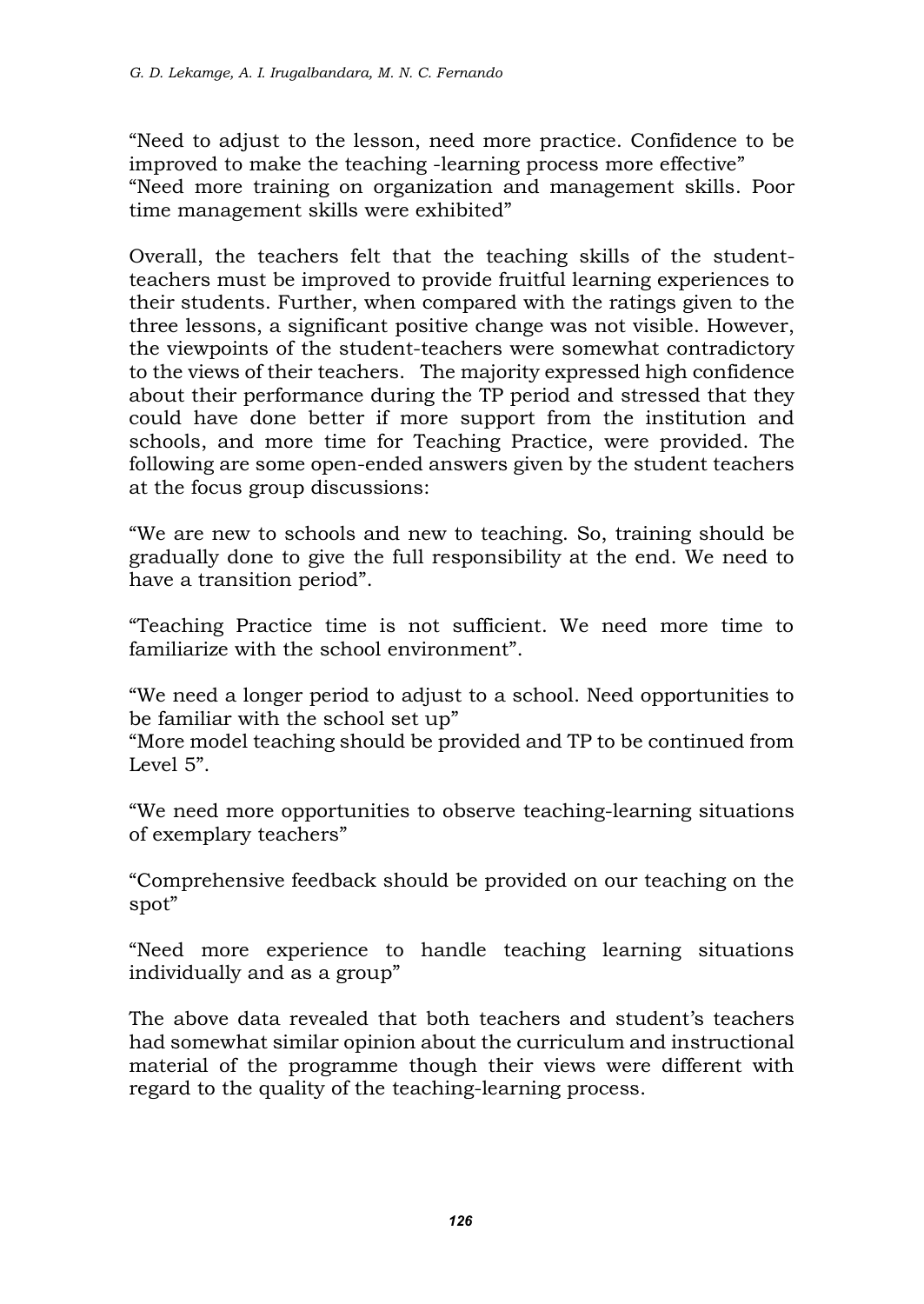### **(3) Problems highlighted and solutions proposed by the teachers and student-teachers**

Some of the crucial problems which emerged from the responses of teachers and student-teachers and the solutions proposed by them could be summarized as follows. The answers are summarized under themes to produce Table 6.

|             | Problems highlighted                                                                                                                                                                                                                                                                                                                                              | <b>Solutions proposed</b>                                                                                                                                                                                                                                                                                                                                              |
|-------------|-------------------------------------------------------------------------------------------------------------------------------------------------------------------------------------------------------------------------------------------------------------------------------------------------------------------------------------------------------------------|------------------------------------------------------------------------------------------------------------------------------------------------------------------------------------------------------------------------------------------------------------------------------------------------------------------------------------------------------------------------|
| Curriculum  | Curriculum is biased towards<br><b>Education courses- Narrow</b><br>focus on drama and theatre (T)<br>Limited focus on developing<br>21 <sup>st</sup> century professional<br>skills/soft skills (T)<br>Lack of opportunities to<br>integrate theory with practice<br>(ST)<br>Traditional nature of the<br>curriculum-challenging<br>experiences are minimal (ST) | Introduction of new<br>courses at Level 5 and 6:<br>Compulsory course titled<br>"Introduction to Teaching<br>Profession"<br>Optional courses on<br>"Methods of Teaching<br>Dancing / Methods of<br>Teaching Art / Methods of<br>Teaching Music" etc. (T)<br>Integrate Drama and<br>Theatre courses in Level 5<br>& 6 (ST)<br>Introduce English and ICT<br>courses (ST) |
| Material    | Limited use of AV material (T)<br>Outdated information (T)<br>Self-learning not practiced (T)<br>Students pay limited attention<br>to activities (T)<br>Self-study is difficult (ST)<br>No illustrations and<br>elaborations (ST)<br>Completion of activities take<br>time (ST)                                                                                   | Material should be revised<br>(T)<br>On-line interaction to be<br>promoted (T)<br>More AV material to be<br>introduced (T)<br>Need more illustrations<br>&simplified versions of<br>modules (ST)<br>Face-to-face interaction to<br>be expanded (ST)<br>Facilities to be provided<br>for group learning<br>(ST)                                                         |
| Scho<br>Day | Students do not consider Day<br>Schools as supplementary to<br>material (T)                                                                                                                                                                                                                                                                                       | Interactive sessions<br>should be increased (T)                                                                                                                                                                                                                                                                                                                        |

**Table 6:** Problems highlighted and solutions proposed by teachers and student-teachers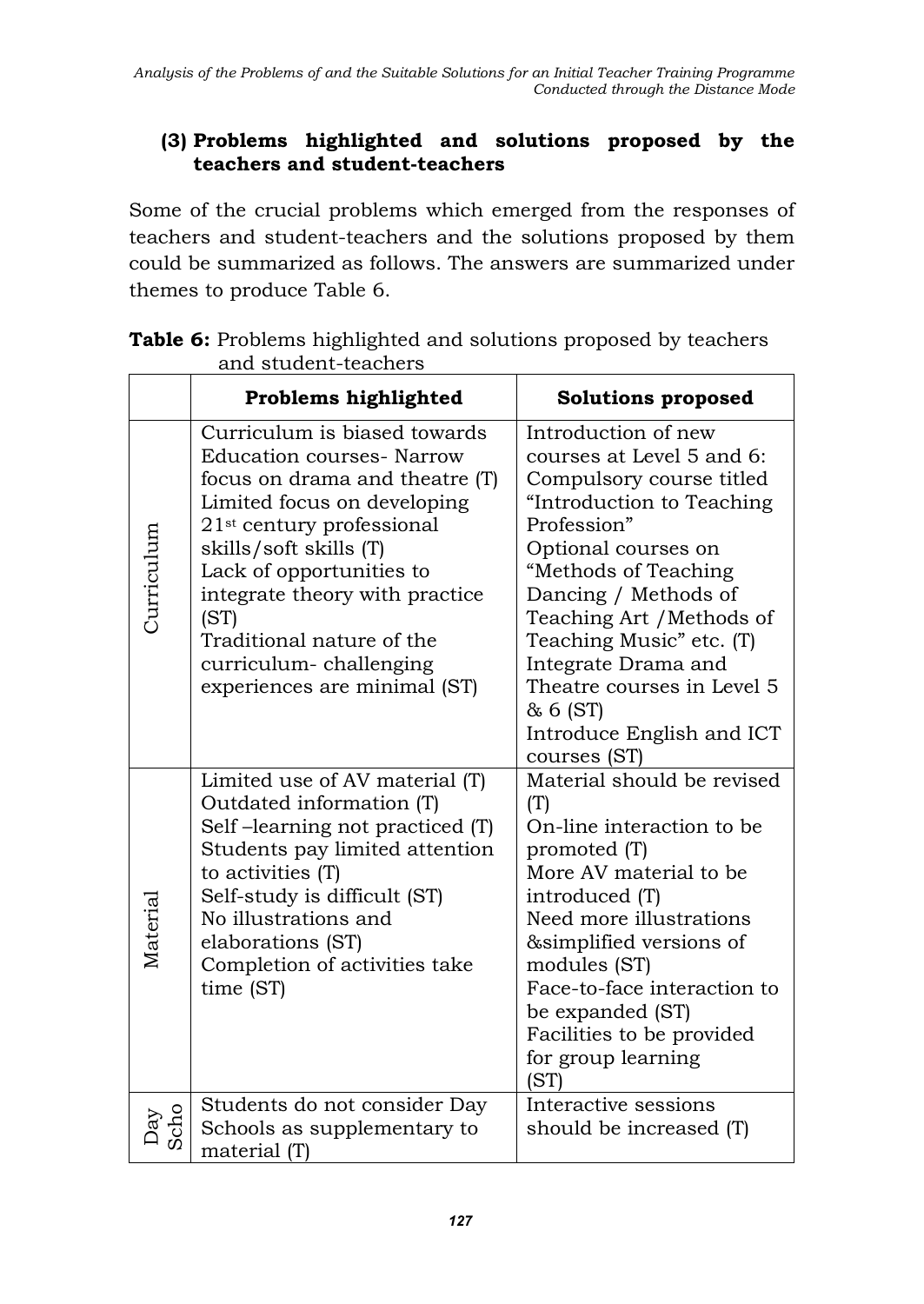|                         | Poor preparedness of students<br>for Day Schools (T) Limited<br>involvement of senior<br>academics (ST)<br>Limited number of Day Schools<br>(ST)<br>Difficulty in traveling a long<br>distance as programme offered<br>only in the main centre (ST)                                                                                                                                                                 | New innovative teaching<br>methods to be<br>implemented at day<br>schools (T)<br>Participation to be made<br>compulsory (T)<br>Need exemplary models to<br>follow (ST)<br>Increase the number of<br>day schools (ST)<br>Facilities to be provided<br>for peer interactions (ST)                                                                                                                                             |
|-------------------------|---------------------------------------------------------------------------------------------------------------------------------------------------------------------------------------------------------------------------------------------------------------------------------------------------------------------------------------------------------------------------------------------------------------------|-----------------------------------------------------------------------------------------------------------------------------------------------------------------------------------------------------------------------------------------------------------------------------------------------------------------------------------------------------------------------------------------------------------------------------|
| Teaching Practice       | Limited experience in applying<br>theory $(T)$<br>Limited understanding on<br>student diversities (T)<br>Limited understanding on the<br>variety of Teaching Learning<br>aids/methods(T)<br>Inadequate orientation to<br>teaching (ST)<br>Duration of Teaching Practice<br>not sufficient (ST)<br>Need more support from<br>schools/ mentors/ master<br>teachers (ST)<br>Limited monitoring and<br>supervision (ST) | Teaching Practice period<br>to be expanded (T)<br>More exposure to be<br>provided in actual<br>classrooms under the<br>guidance of academics (T<br>More exemplary modules<br>to be provided (T)<br>Supportive culture to be<br>developed in schools<br>through school mentors<br>(T)<br>Proper mechanism to<br>monitor progress of<br>Teaching Practice (ST)<br>Internal academics should<br>supervise teaching<br>practice |
| ers<br>Quality of Teach | Perform actors' role but not<br>teachers' role -Actors stimulate<br>emotions: Teachers help<br>students to control emotions<br>(T)<br>Expressed concern about<br>ethical conduct of teachers (T)<br>No supportive culture at<br>schools (T)<br>Lack of opportunities to<br>develop professional<br>competencies (ST)<br>Limited exemplary models to<br>follow (ST)                                                  | School mentors' role to be<br>further improved(T)<br>Internal academics should<br>be involved in evaluating<br>TP(T)<br>More familiarization with<br>school activities during<br>two years (T)<br>Time period of Teaching<br>practice to be expanded<br>(T)<br>Procedures to be adopted<br>to get maximum support<br>from schools (ST)                                                                                      |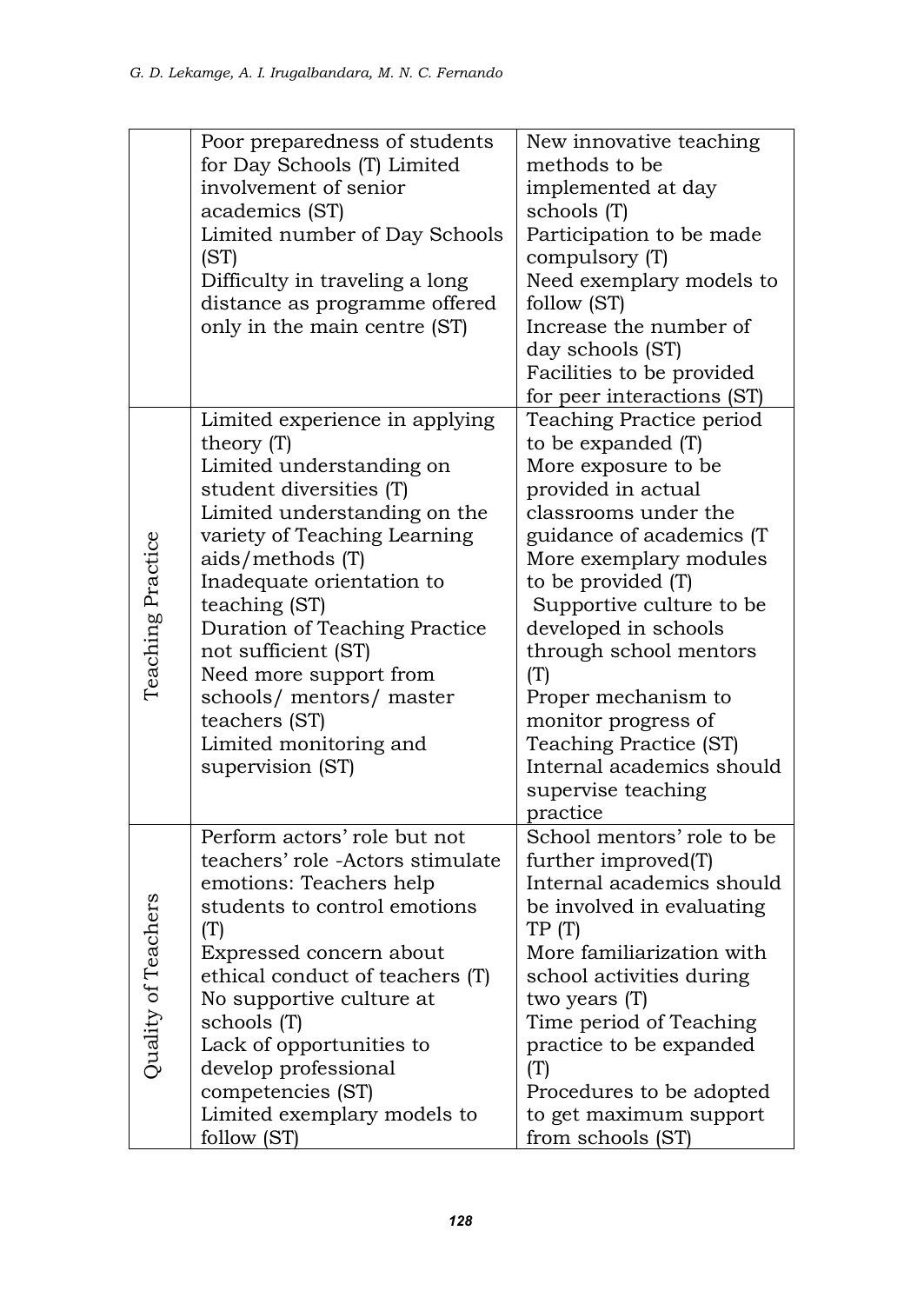| Lack of support from the school   More exemplary models to<br>mentors and master teachers | be provided (ST)<br>Proper standards to be<br>identified for teacher<br>education programmes (T) |
|-------------------------------------------------------------------------------------------|--------------------------------------------------------------------------------------------------|
|-------------------------------------------------------------------------------------------|--------------------------------------------------------------------------------------------------|

Key- T- Teachers' responses ST – Student-Teachers' responses

The main problem which emerged through the analyses of responses was related to the quality of teachers produced. The sub-problems relating to it could be identified as the actor's role practiced prior to teaching (promoted in the Higher National Diploma), limitations in the programme curriculum and instructional material, duration of teaching practice, limited support provided by the school, limited interactions with internal academics and the institution etc (Table 6). The purpose of using lesson material was lost and prospective teachers preferred Day Schools to material and teacher-guided instructions to independent learning.

### **Conclusions and Recommendations**

Both teachers and student teachers had somewhat similar perceptions about the curriculum, instructional material and instructional processes adopted in the programme.

Poor quality material, limited emphasis on the drama and theatre in the curriculum, limited use of technology for teaching and learning and insufficient number interactive sessions could be identified as the main problems of student-teachers. Teachers were worried about the mechanism adopted for the development of professional skills of student-teachers as well as the limited support provided for them during the Teaching Practice period.

As solutions to these problems, several recommendations could be made through the findings of this study. It is proposed that new innovative method should be applied for contact sessions to integrate theory with practice and more opportunities should be provided for close interactions between teachers and student teachers. Further,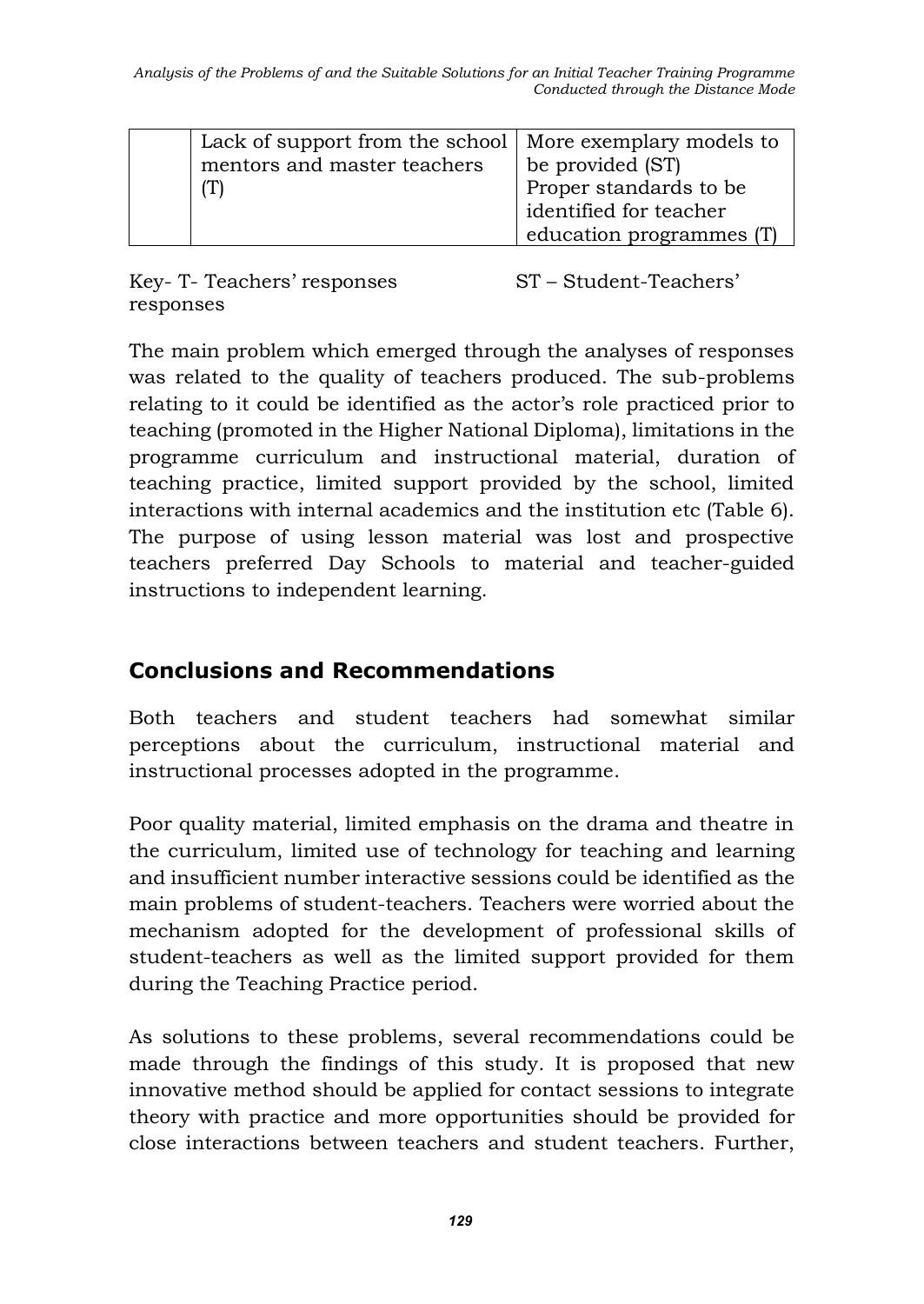learning about teaching requires meaningful relationships between schools, pre-service teacher education institutes, and pre-service teachers (Korthagen, Loughran, & Russell, 2006). Therefore, a supportive culture within the school system and institution should be strengthened to sustain interface between teaching activities and learning behaviors of student- teachers. Further, a proper mix of human contact and technology should be provided to produce quality teachers through the programme.

Two other important recommendations would be that the expansions of the length of the Teaching Practice period and the change of the role from the "actors' role" to real teachers' role. Finally, it is proposed that a framework should be developed to assure standards of teachers produced through the programme. It could be concluded that the findings of the present study are somewhat different from the findings of the previous studies. As reported by Tatto & Kularathne (1993) the graduates of Distance Education programmes were as successful (and in some cases even more successful) as the graduates of the more conventional programmes - namely pre-service and traditional inservice programmes. So, there is an urgent need to introduce a complete revision to the programme with a view to strengthen the quality of teachers produced.

### **References**

- Darling-Hammond, L. (2000). How Teacher Education Matters, *Journal of Teacher Education* 51(3): 166–73.DOI 10.1177/0022487100051003002
- Dove, L. (1986). *Teacher and teacher Education in developing Countries*, London,Croom Helm
- Eren, A., & Tezel, K. V. (2010). Factors influencing teaching choice, professional plans about teaching, and future time perspective: A mediational analysis. *Teaching and Teacher Education,* 26(7), https://eric.ed.gov/?id=EJ890998
- Teachers for Tomorrow's Schools, Analysis of The World Indicators, 2001 Edition, Executive Summary, UNESCO Institute for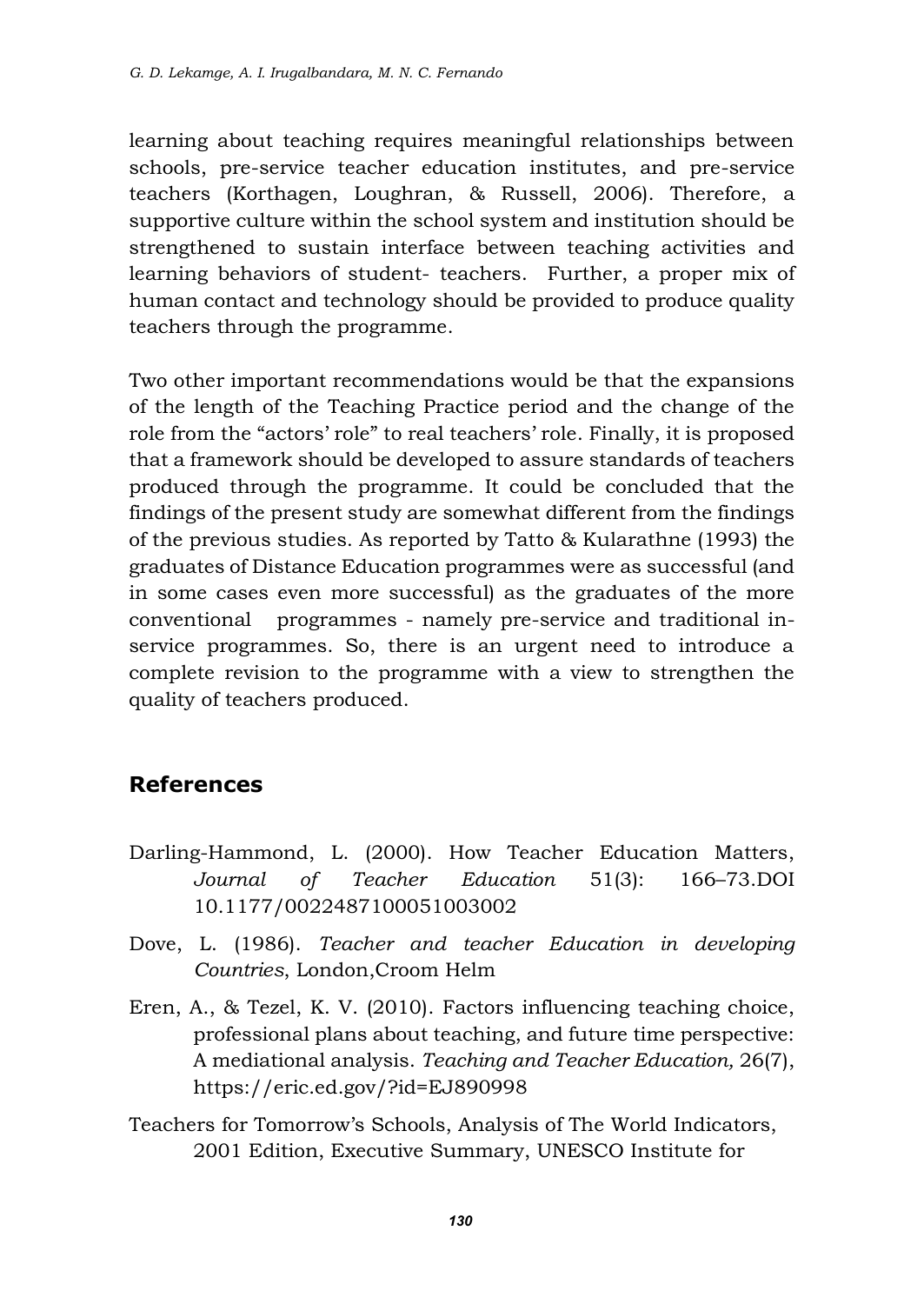Statistics, OCED Publishing, France,

uis.unesco.org/.../teachers-for-tomorrows-schools-analysisof-the-world-education-ind.

- Goldhaber, D. D. (2002). The mystery of good teaching: Surveying the evidence on student achievement and teachers' characteristics. Education Next, 2(1), 50–55, media.hoover.org/documents/ednext20021\_50.pdf
- Korthagen, F. Loughran, J. & Russell, T (2006). Developing fundamental principles for teacher education programs and practices, *Teaching and Teacher Education*, 22: 1020-1041, doi: 10.1016/j.tate.2006.04.022
- Lewin, K. (2004). The Pre-service Training of Teachers Does it Meet its Objectives and how can it be improved? A Background Paper for the EFA Global Monitoring Report, UNESCO, Paris, France, unesdoc.unesco.org/images/0014/001466/146658e.pdf
- Mahlck, L., & Temu, E. B. (1989) Distance vs College Trained Primary School Teachers, a case study from Tanzania. Paris; International Institute for Educational Planning, unesdoc.unesco.org/images/0008/000850/085077eo.pdf
- Mayers, A. S., & Burgess, H. (2010). Open and Distance Learning for Initial Teacher Education, Chapter 4, in *Teacher Education Through Open and Distance Learning*, Commonwealth of Learning, http//hdl, handle-net/11599/115
- Moon, B., & Robinson, B. (2003). Open and Distance Learning for Initial Teacher Training in in Robinson, B &Latchem C. (ed) Teacher Education Through Open and Distance Learning, Routledge and Falmer, London, ISBN 9781134202065
- Nielsen, H. D., & Tatto, M. T. (1991). The Cost Effectiveness for Distance Education for Teacher Training, Bridges Report Series, 9, Cambridge, pii/088303559390013A
- Nielsen, H. D., & Tatto, M. T. (1993). Teacher Upgrading in Sri Lanka and Indonesia, in H. Perraton, Distance Education for Teacher Training, London, Routledge
- OECD Reviews Policy Challenges for Early Childhood Education and Care, OCED, 2001, ISBN 92-64-18675-1 (91 01 01 1)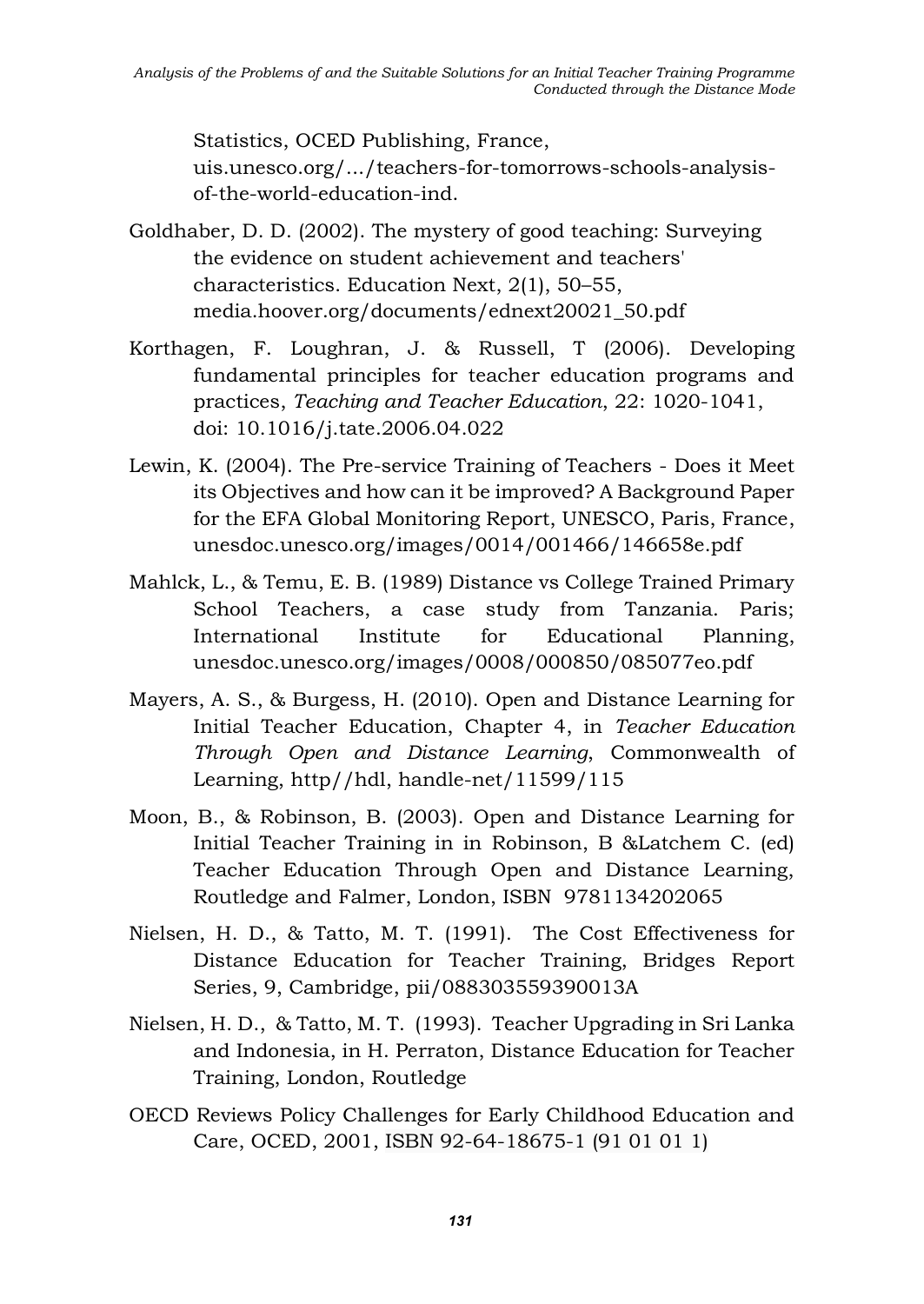- Parween, M. (2010). Efficacy of Teacher Education Programmes (B.Ed) Offered Through the Regular and Distance Learning Mode at University of Sindh Pakistan.: A Comparative Study, Learning Community, *An International Journal of Educational and Social Development,*Volume : 1, Issue : 1.
- Perraton, H. (1993). *Distance Education for Teacher Training*, Routledge, USA
- Perraton, H. (2010). Teacher Education: The Role of Open and Distance Learning, Commonwealth of Learning, oasis.col.org/handle/11599/290
- Robinson, B., & Latchem, C. (2003). *Teacher Education Through Open and Distance Learning*, Routledge and Falmer, London, https://www.taylorfrancis.com/books/e/9781134202065
- Robinson, B. (1997). Distance Education for Primary Teacher Training in Developing Countries, in J. Linch, C. Modgil and S, Modgil (eds) *"Education and Development: Tradition and Innovation, Volume 3*, *Innovations in Delivering Primary Education*, London, Cassell Educational press
- Tatto, M. T., & Kularatne, N. G. (1993). The interpersonal dimension of teacher education: Comparing distance education with two other programs in Sri Lanka. *International Journal of Educational Research,* 19, 755-778, pii/088303559390013A
- Taylor, D. C. (1983). The cost effectiveness of teacher upgrading by distance teaching in Southern Africa, *International Journal of Education Development,* Vol. 3 No.1, pp 19-31, ournals.sagepub.com/doi/pdf/10.3102/0013189X01800405 7
- Teaching and Learning: Achieving Quality for All, UNESCO. 2014. EFA: Global Monitoring Report. UNESCO, Paris, France. [http://unesdoc.unesco.org/images/0](http://unesdoc.unesco.org/images/)022/002256/225660e.p df
- The State of World's Children, UNICEF, 1999, https://www.unicef.org/sowc99/sowc99e.pdf